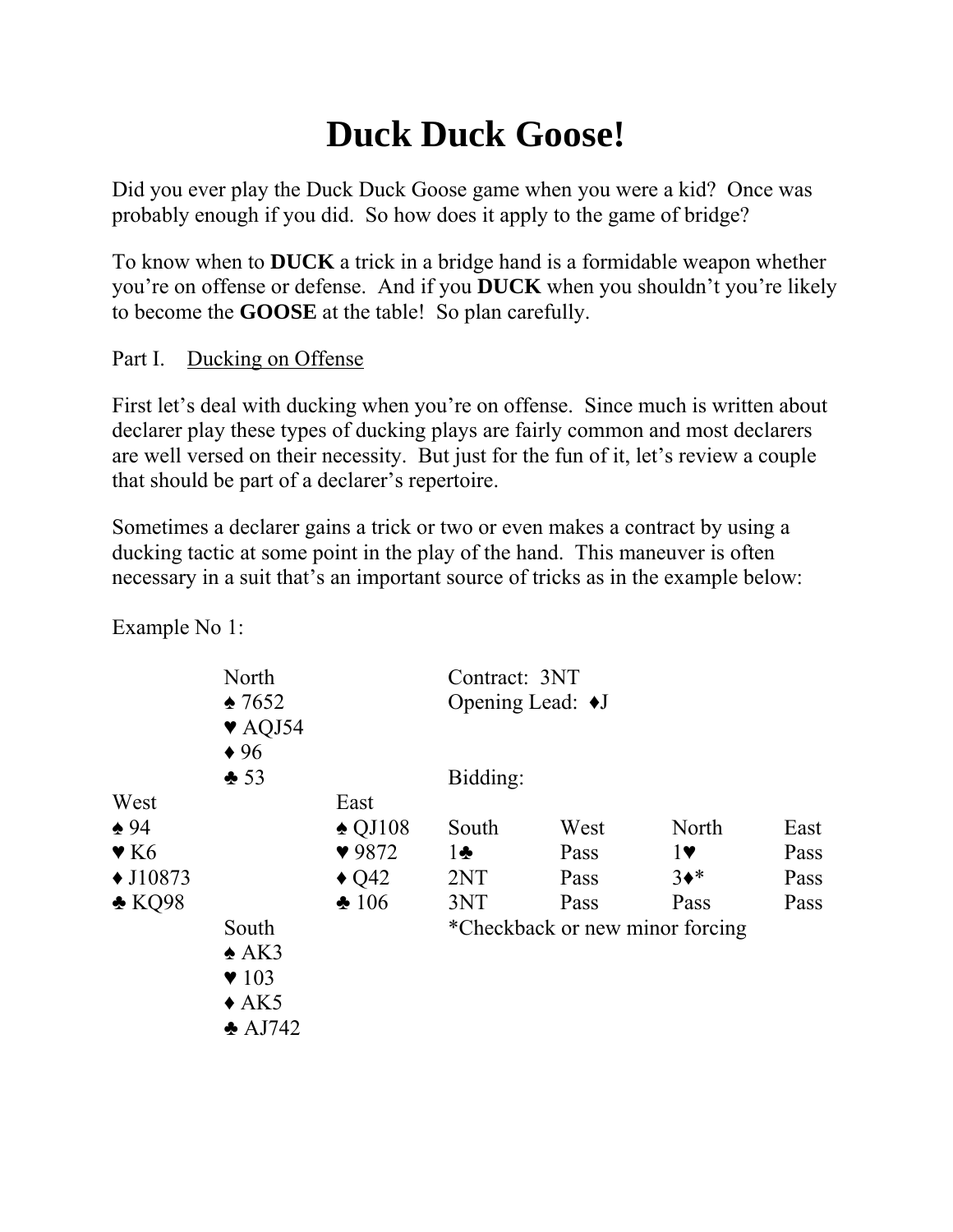What's the best chance for nine tricks? Obviously it looks like the heart suit is a source of tricks so win the diamond lead and put the ten of hearts on the table. At the actual table that is exactly what South did. West covered the heart with the King and dummy won with the Ace. Declarer then tried to cash the heart suit but alas they split 4-2 with West having started with the Kx. Now declarer could only find 8 tricks.

So what should South have done differently. From the title of this article you should probably figure out that declarer's best chance was to **DUCK** and let West win the ♥King. Now if hearts break no worse than 4-2 declarer can get four heart tricks to go with two spades, two diamonds and one club for nine tricks.

Incidentally, if the King of hearts were in East's hand, it would be mandatory for East to **DUCK** smoothly when declarer leads the ten of hearts.

Example No. 2:

|                                                                                                 | North<br>$\triangle$ AQ3<br>$\blacktriangledown$ AKQ5<br>$\triangle$ J1098<br>$\clubsuit$ 76              |                                                                                       | Contract: 6NT by South<br>Opening lead: $\triangle K$ |
|-------------------------------------------------------------------------------------------------|-----------------------------------------------------------------------------------------------------------|---------------------------------------------------------------------------------------|-------------------------------------------------------|
| West<br>$\triangle$ 1096<br>$\blacktriangledown$ J964<br>$\triangleleft 64$<br>$\triangle$ KQJ9 |                                                                                                           | East<br>$\triangle$ J8754<br>$\blacktriangledown$ 32<br>$\triangleleft$ 532<br>$*832$ |                                                       |
|                                                                                                 | South<br>$\triangle$ K2<br>$\blacktriangledown$ 1087<br>$\triangle$ AKQ7<br>$\triangle$ A <sub>1054</sub> |                                                                                       |                                                       |

Here you have 11 top tricks......3 spades, 3 hearts, 4 diamonds and 1 club. The secret is to find one more. Even if you don't know much about squeeze plays you've probably heard that for a squeeze to work you need to "rectify the count". This means that you need to be within one trick of your contract for a squeeze to have a chance of working. Therefore, on this hand, you need to **DUCK** the first trick and then hopefully take the next twelve via a squeeze. It is not my intent to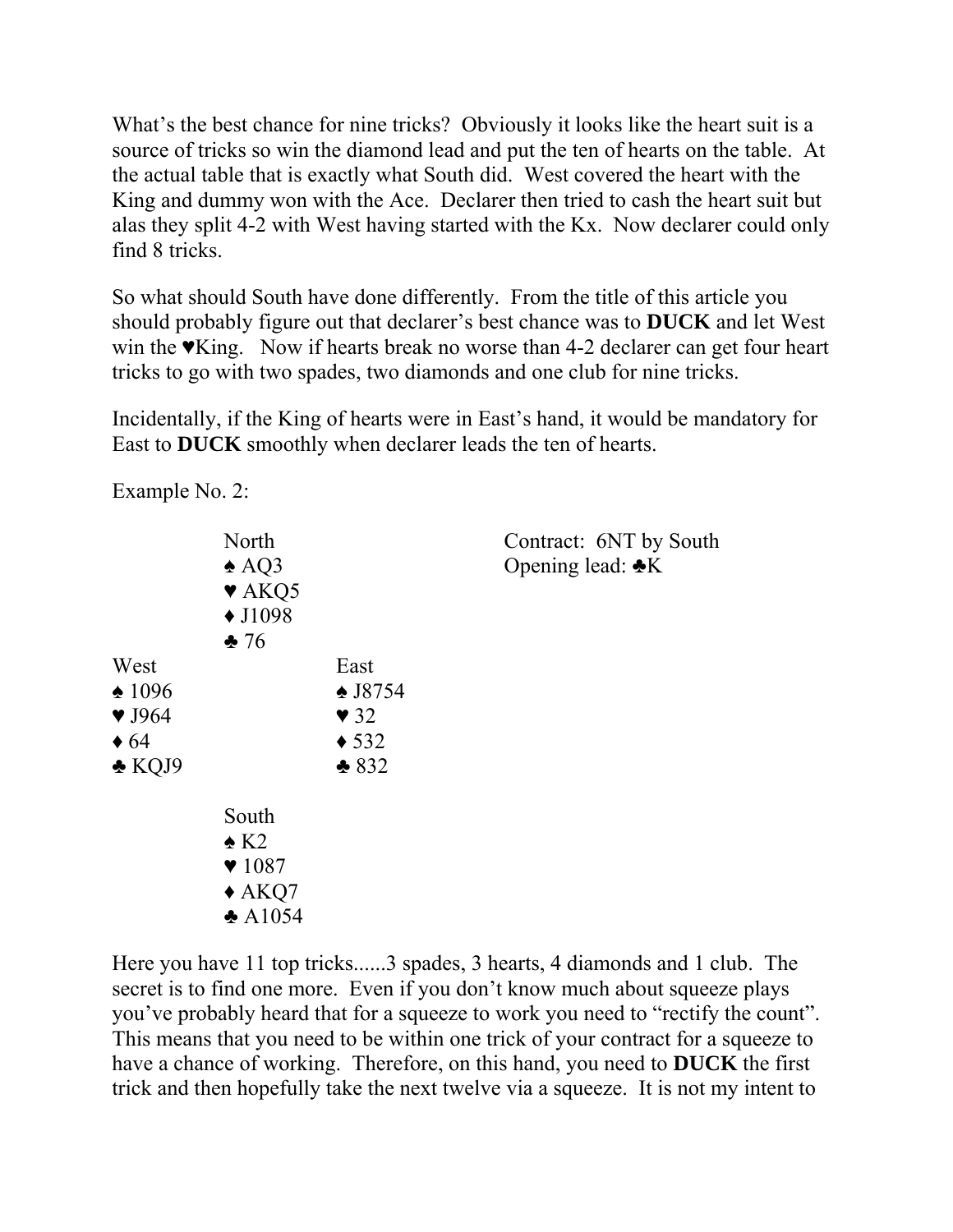go into depth about squeeze plays but 'ducking' here is good technique so put it in your arsenal. Try it on this hand. West continues with the ♣Q and the rest is up to you!

(Clues: Watch your entries back and forth and think about West having four hearts to go with four or more clubs!)

Part II. Ducking on Defense

Ducking as a defensive ploy seems to be more difficult to understand and definitely harder to do at the bridge table. First of all it must be done smoothly to be effective and second of all one must rely on proper defensive techniques from partner for it to work.

Example No. 3

|                                                                   | North<br>$*KQ87$<br>$\mathbf{Y}$ K                                         |                                                                                              | Contract 3NT<br>Opening lead: $\triangle 10$ |                                             |                                    |                                       |  |
|-------------------------------------------------------------------|----------------------------------------------------------------------------|----------------------------------------------------------------------------------------------|----------------------------------------------|---------------------------------------------|------------------------------------|---------------------------------------|--|
|                                                                   | $*AKQ65$<br>$\triangle$ Q65                                                |                                                                                              | Bidding:                                     |                                             |                                    |                                       |  |
| West<br>$*$ A $93$<br>9864<br>$\blacklozenge 84$<br>$\cdot$ K1098 | South<br>$*542$<br>$\blacktriangledown$ VQJ1073<br>$\bullet$ 2<br>$*$ A732 | East<br>$\triangle$ J106<br>$\blacktriangledown$ A52<br>$\triangle$ J10973<br>$\clubsuit$ J4 | West<br>Pass<br>Pass<br>Pass                 | North<br>$1\bullet$<br>$1\spadesuit$<br>3NT | East<br>Pass<br>Pass<br>(all pass) | South<br>$1\blacktriangledown$<br>1NT |  |

After declarer plays the  $\triangle Q$ ueen from the dummy on the  $\triangle 10$  lead, he can develop only 8 tricks if East ducks the ♥King. It's a relatively easy play for East to **DUCK**  as he should know that declarer probably doesn't have both black Aces to use as entries to his hearts. East needs to do this ducking play in tempo. To hesitate and then duck provides partner with UI (Unauthorized Information). [Although this 'slow ducking situation' happens more often than it should, the director is rarely consulted and has a difficult task if he is as the Laws of Duplicate Bridge have done little to address it.]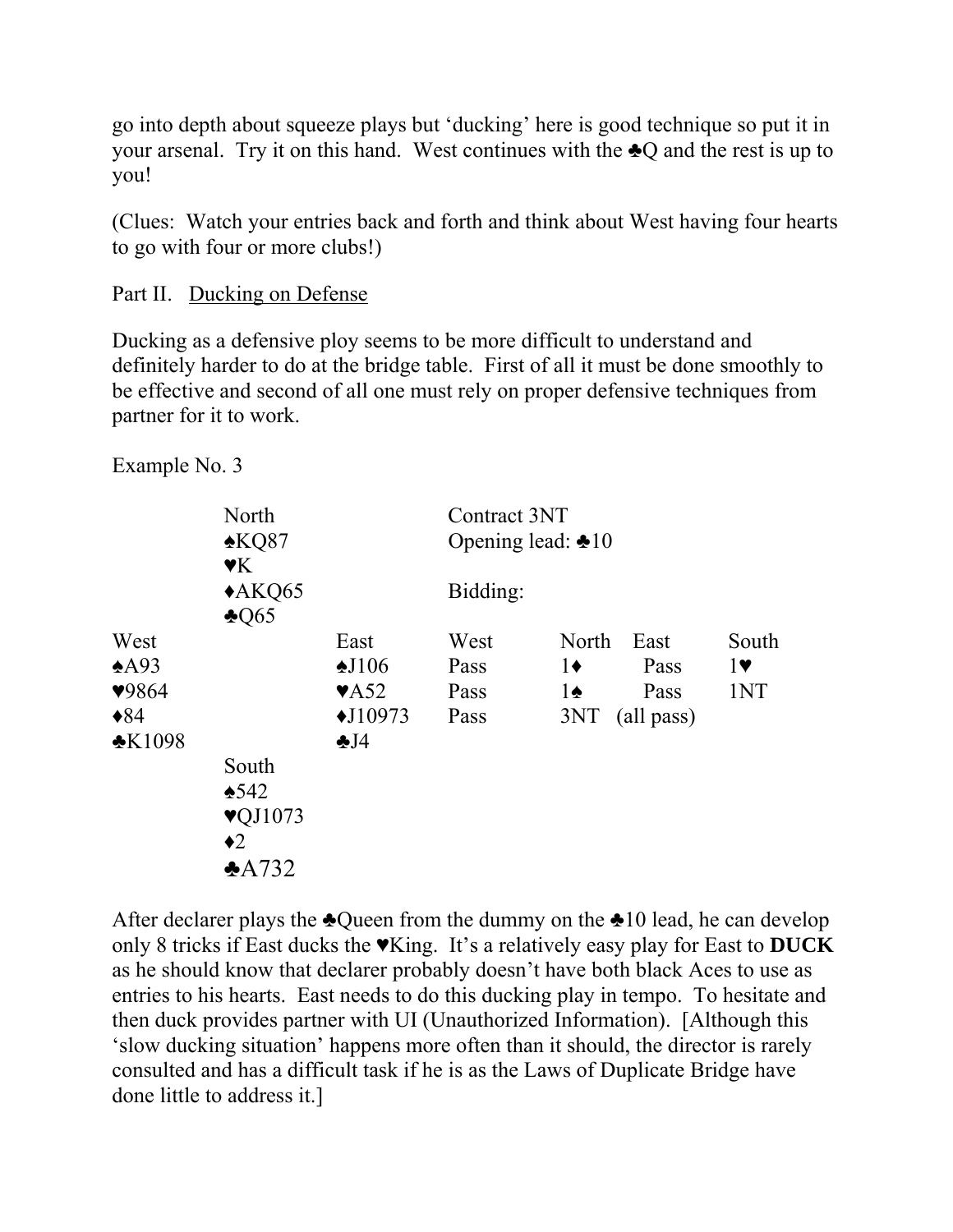Example No. 4:



After South opens 2NT showing 20-21 HCP's, North has no problem bidding the NT game. Declarer wins the open heart lead and immediately leads the Jack of clubs. It is important here that West give count in the club suit so that East will **DUCK** until it's right to win his Ace. If East takes his Ace of clubs immediately North-South will make at least 10 tricks and probably 11. This very elementary example vividly portrays one of the primary objectives for ducking on defense......and that is to cut the communications between the declarer and dummy.

Sometimes it is necessary to **DUCK** twice. Dummy may have something like KQJxx of a suit and you have Axx behind it. The same principles apply as above....partner giving you count so that you know when to win the trick in order to prevent declarer from enjoying the extra tricks in that suit.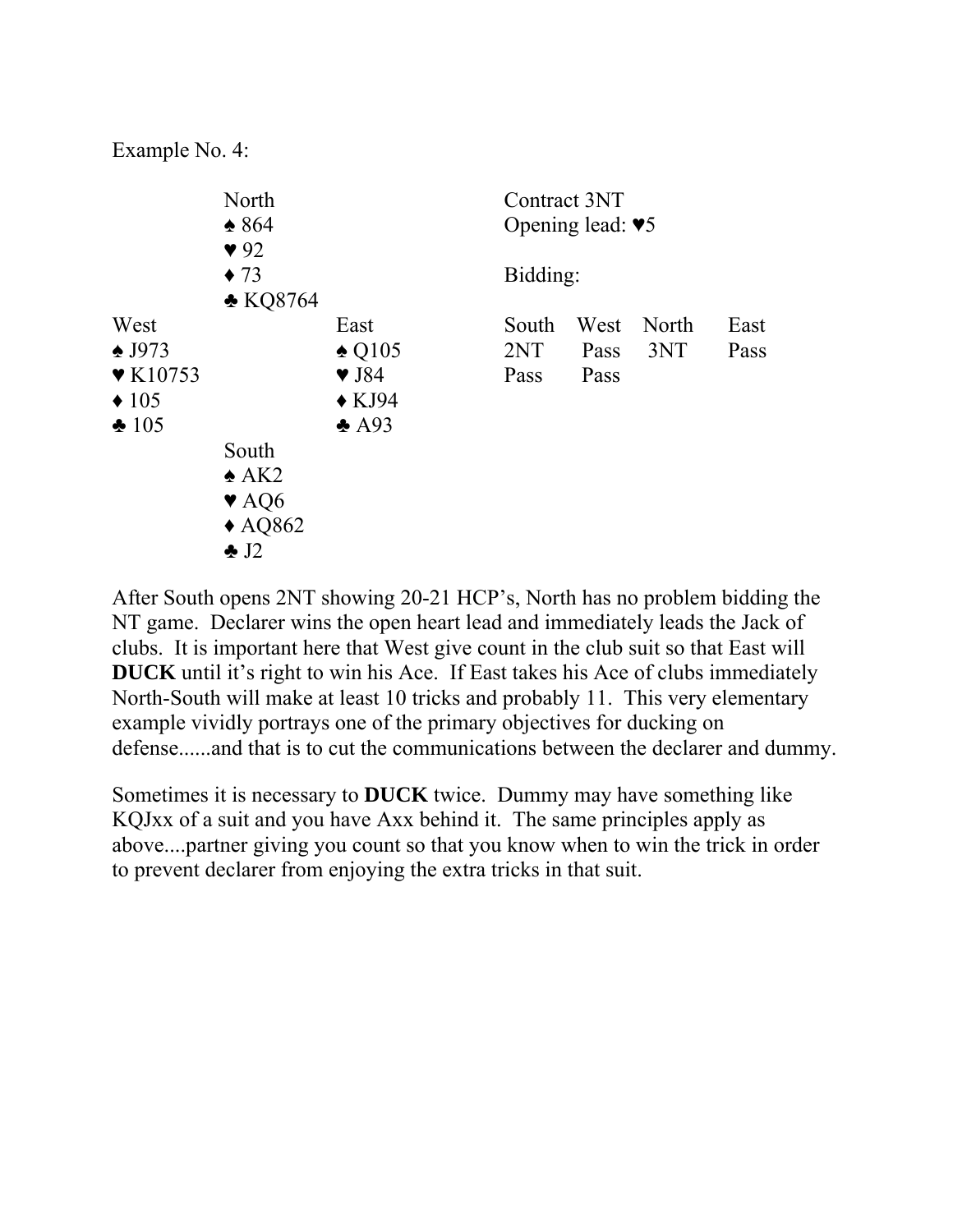Example No. 5:



On the ♠4 lead declarer plays the ♠10 from dummy and East needs to **DUCK** (but at the same time encourage) and let dummy's ♠10 win the trick. This play is necessary so that your partner West, if or when he gets in, has another spade to lead. If East were to win and continue spades West would have no more spades to lead when he got in. The defenders would then only enjoy the long tricks in the spade suit if East has two side winners. Since East has only one sure entry, a **DUCK** is in order.

It is unclear how declarer will attempt to make 3NT after East ducks the spade lead but surely he will first play on the heart suit. Again East needs to duck..... both the ♥K and ♥Q. Now declarer needs to decide how to attack the minor suits. What is clear is that if East-West continue to defend as well as they have started South's **GOOSE** is cooked.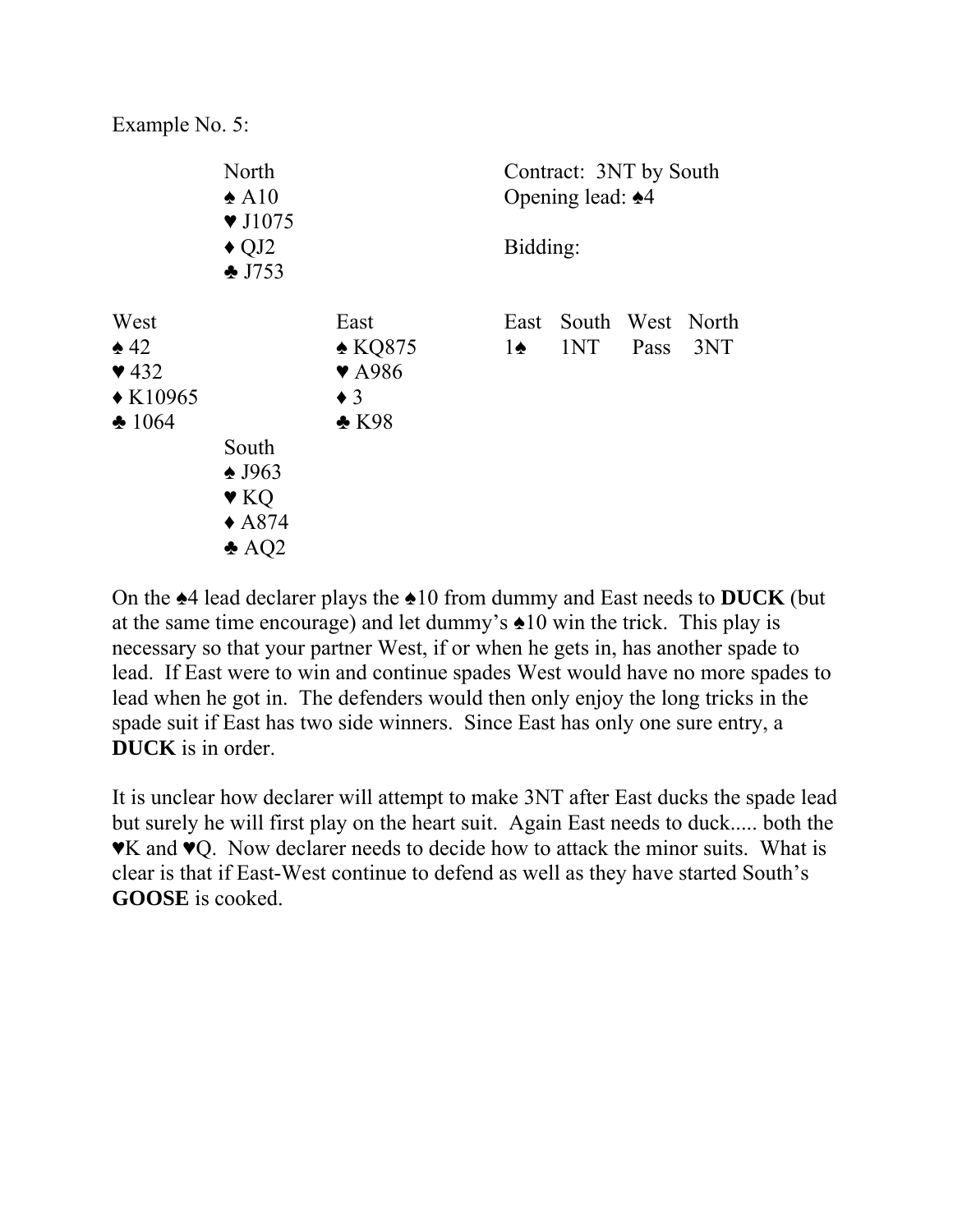

It's fairly easy to reach a club slam so the problem is not the bidding but the play of the hand. It seems as though the only problem is the play of the trump suit as there are no worrisome problems in the side suits. The standard way to play this combination absent any contrary information is to lead from the dummy towards declarer's ♣KQ. If the first trump trick is won with the King or the Queen it is proper to return to dummy and lead another small trump usually playing East for the Ace. If West takes the first club honor king with the ace, declarer's best chance is to go to the dummy and finesse East for the jack.

On this particular combination it is necessary for West to smoothly **DUCK** the first club trick putting declarer at an agonizing guess when partner plays small on the second club off dummy. West must do this without thought. If West thinks about it at all, the ducking play becomes suspicious and will cause a wary declarer to think twice on his next play. Do remember though that bridge is not like poker where it is permissible to mislead your opponents by your mannerisms. In bridge such actions are considered unethical. So West must decide ahead of time in order to **DUCK** smoothly.

| Example No. 7:            |          |               |                        |                |
|---------------------------|----------|---------------|------------------------|----------------|
| North                     |          |               | Dealer: West Vul: Both |                |
| $\triangle$ 83            | Bidding: |               |                        |                |
| $\blacktriangledown$ QJT2 |          | North East    | South West             |                |
| $\triangle$ KQ43          | Pass     | $2\spadesuit$ | Pass                   | $4\spadesuit$  |
| $*864$                    | Pass     | Pass          | 5                      | $X$ (all pass) |